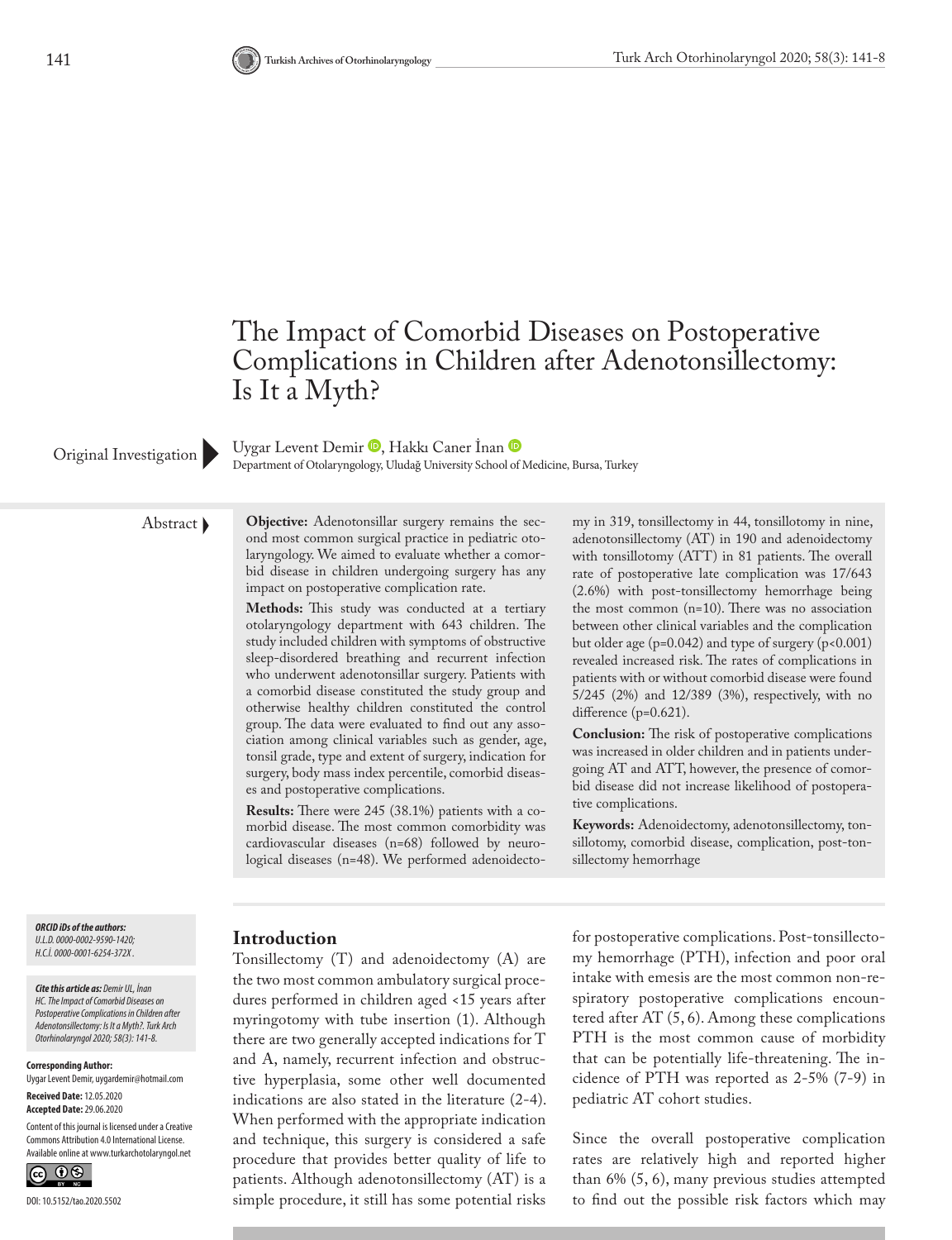predispose to these complications. In previous studies many comorbid conditions and diseases were found to have association with increased postoperative complication rates such as increased age (7, 8), neuropsychiatric disease (6, 8, 10), severe obstructive sleep apnea syndrome (OSAS) (5), hypertension (6), coagulopathy (6, 11), metabolic disease (6, 14), syndromic children with craniofacial anomaly (12-15), neuromuscular disorder (14, 15), obesity (7, 16) or chronic pulmonary disease (6, 17). The existence of any of these risk factors in a child usually raises the concerns of our colleagues and there might be a tendency toward referral of these children to tertiary centers for surgery. On the contrary, some other articles pointed out that these comorbid conditions have no effect on postoperative complications (18-20).

However, little is known about the association between comorbid conditions and risk of late postoperative complications in children. In this study, we aimed to retrospectively evaluate whether the existence of any comorbid disease in a child undergoing to A, T, TT (tonsillotomy), AT, ATT (adenoidectomy with tonsillotomy) has any adverse impact on postoperative healing and influence the postoperative complication rate. The surgical outcomes of a single tertiary level otolaryngology practice were analyzed with surgery having been performed by same surgical team using similar techniques and instruments.

## **Methods**

In this study, we retrospectively reviewed the data of patients under 18 years of age who underwent A, T, TT, AT or ATT with or without ventilation tube insertion at the department of Otolaryngology and Head Neck Surgery, Uludağ University, Bursa. The study was conducted from January 2015 through December 2019 with 643 patients, of whom 245 were diagnosed with a comorbid disease. Children with a comorbid disease constituted the study group (n=245) and otherwise relatively healthy children (n=398) constituted the control group. Clinical information of patients were retrieved from their medical reports stored in the digital database of the hospital. Tonsil and adenoid gradings were made at the outpatient clinic before surgery by oral examination and fiberoptic nasopharyngeal endoscopy. Tonsils occupying <25% of the lateral dimension of the oropharynx as measured between the anterior tonsillar pillars were classified as Grade 1; tonsils occupying 25-50% of the lateral dimension of the oropharynx as Grade 2; tonsils occupying 50-75% of the lateral dimension of the

### **Main Points**

- Post tonsillectomy hemorrhage is the most common late complication among children undergoing adenotonsillar surgery.
- Older age and type of surgery increase the risk of postoperative complications, whereas obesity, extent of tonsillectomy, tonsil grade and indication for surgery do not.
- The rates of postoperative complications in children with or without comorbid disease were similar with no statistical difference.

oropharynx as Grade 3; and tonsils occupying >75% of the lateral dimension of the oropharynx were classified as Grade 4. Adenoids were categorized into four groups as Grade 1, adenoid tissue obstructing 0% to 25% of posterior choana; Grade 2, adenoid tissue obstructing 26% to 50% of posterior choana; Grade 3, adenoid tissue obstructing 51% to 75% of posterior choana; and Grade 4, adenoid tissue obstructing 76% to 100% of posterior choana.

The indications for adenoidectomy and tonsillectomy were determined according to the clinical practice guidelines developed by the American Academy of Otolaryngology-Head and Neck Surgery Foundation (3, 21). The hematological parameters such as CBC, PT and aPTT were only ordered in patients with a known or suspected hematological disorder or coagulopathy. Adenoidectomies were performed by transoral route using adenoid curettes and all total tonsillectomies were extracapsular dissections performed by bipolar electrocautery. Partial tonsillectomies (tonsillotomy) were done using monopolar electrocautery removing at least 50% of the tonsil tissue and preserving the lateral tonsillar capsule intact. The patients were discharged the day after the surgery, if no early complications were encountered, with a prescription of paracetamol and amoxicillin with clavulanic acid based upon weight for five days.

The data obtained from the patient files were assessed for further analysis and the variables such as gender, age, tonsil and adenoid grades, type of surgery (A, T, TT, AT or ATT), tube insertion, extent of tonsil removal (total vs partial), indication for procedure (infection, obstruction or infection/obstruction), body mass index percentile (BMI), comorbid disease, postoperative clinical course, readmission, late postoperative complication (PTH and poor oral intake with dehydration) were all documented. We further divided patients into two groups as those with and those without a comorbid disease. Subsequently, we compared the two groups in terms of clinical variables and surgical outcomes. Informed consent forms had been obtained from the parents of children at initial visit prior to treatment and the institutional review board of Uludağ University School of Medicine approved this retrospective study (Approval Date: April 15, 2020; Approval Number: 2020-6/28).

### **Statistical Analysis**

The statistical analyses were done with IBM Statistical Package for the Social Sciences software for Windows version 22.0 (IBM SPSS Corp.; Armonk, NY, USA). The Pearson chisquare test, Fisher's exact test and Fisher-Freeman-Halton test were used in analyses and the variables were shown as percentage (%). A significance value of 0.05 was used for all tests.

### **Results**

Over the five-year study period, a total of consecutive 643 patients (366 males and 277 females) with a mean age of 5.9 years that underwent adenotonsillar surgery were included. Age subgroups and types of surgeries are given in Table 1. The number of patients who had myringotomy and ventilation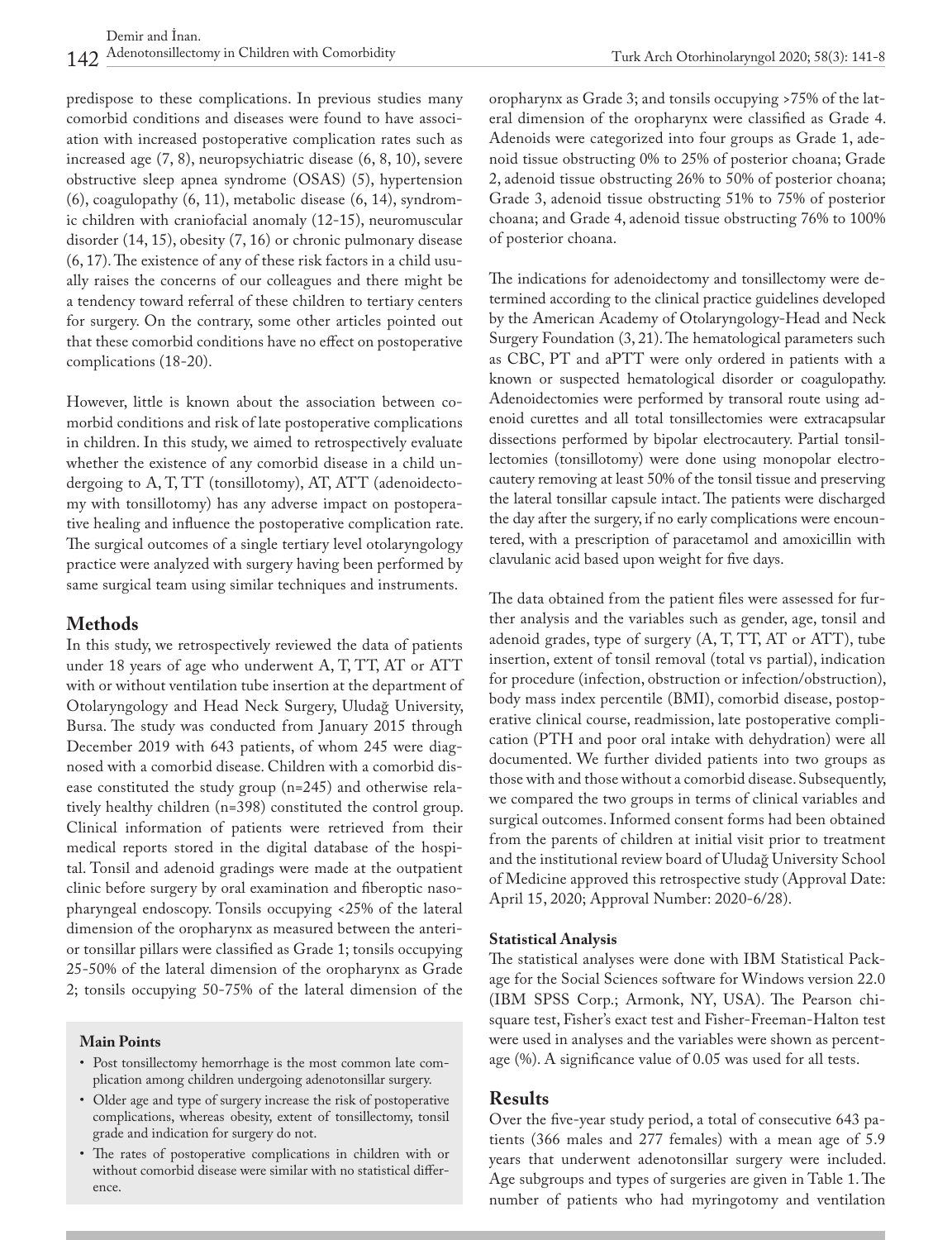| Characteristic             | Subgroups                          | Number         | $\frac{0}{0}$ |
|----------------------------|------------------------------------|----------------|---------------|
| Age                        | $\leq$ 2                           | 51             | 7.9           |
|                            | $2 - 4$                            | 200            | 31.1          |
|                            | $4 - 6$                            | 196            | 30.5          |
|                            | $6 - 10$                           | 141            | 21.9          |
|                            | $10 - 18$                          | 55             | 8.5           |
| Gender                     | Female                             | 277            | 43.1          |
|                            | Male                               | 366            | 56.9          |
| Type of surgery            | Adenoidectomy                      | 319            | 49.6          |
|                            | Tonsillectomy                      | 44             | 6.8           |
|                            | Tonsillotomy                       | 9              | 1.4           |
|                            | Adenotonsillectomy                 | 190            | 29.5          |
|                            | Adenotonsillotomy                  | 81             | 12.6          |
| Indication for surgery     | Obstruction                        | 290            | 45.1          |
|                            | Recurrent infection                | 277            | 43.1          |
|                            | Obs./infect.                       | 72             | 11.1          |
|                            | Tonsil asymmetry                   | $\overline{4}$ | 0.6           |
| Ventilation tube           | Yes                                | 439            | 68.2          |
|                            | N <sub>o</sub>                     | 204            | 31.7          |
| Tonsil grade               | $\mathbf{1}$                       | 189            | 29.4          |
|                            | $\overline{c}$                     | 145            | 22.5          |
|                            | 3                                  | 211            | 32.8          |
|                            | $\overline{4}$                     | 98             | 15.2          |
| Adenoid grade              | $\mathbf{1}$                       | 47             | 7.3           |
|                            | $\overline{2}$                     | 49             | 7.6           |
|                            | 3                                  | 298            | 46.3          |
|                            | $\overline{4}$                     | 249            | 38.7          |
| <b>BMI</b> (%)             | Obese (≥95 <sup>th</sup> BMI)      | 88             | 13.7          |
|                            | Underweight (≤5 <sup>th</sup> BMI) | 70             | 10.9          |
|                            | Normal                             | 485            | 75.4          |
| Comorbid disease           | Yes                                | 245            | 38.1          |
|                            | N <sub>o</sub>                     | 398            | 61.9          |
| Postoperative complication | Yes                                | 17             | 2.6           |
|                            | N <sub>o</sub>                     | 626            | 97.3          |
| Total                      |                                    | 643            | 100           |

| Table 1. Characteristics of patients |  |  |  |
|--------------------------------------|--|--|--|
|--------------------------------------|--|--|--|

tube insertion simultaneously with primary surgery (A, T/TT, AT/ATT groups) were found as 151/319 (47.3%), 2/53 (3.7%) and 51/271 (18.8%), respectively.

At admission, the most common indication for surgery was sleep-disordered breathing/sleep apnea, 45.1% (290/643). In four patients, tonsillectomy was performed for the pathological assessment of asymmetric tonsil hypertrophy (Table 1). The data obtained from documents revealed that the mean tonsil grade in T, TT, AT and ATT patients was 3.15 and the mean adenoid grade in patients who had A, AT and ATT was 3.33. BMI percentiles were calculated after retrieving the weight and height of the patients from the patient files and 70 children (10.9%) were found to be underweight (BMI %  $\leq$ 5) and 88 children (13.7%) obese (BMI % ≥95) (Table 1).

There were various comorbid conditions, mainly categorized into 15 subgroups (Table 2), and among all population 398 had no major comorbidities, but the remainder 245 (38.1%) were diagnosed with established risk factors for postoperative complications. The most common comorbidity was cardiovascular diseases in 68 children. Neurological diseases (n=48), chronic pulmonary diseases (n=24) and Down syndrome (n=21) were the other frequent comorbid conditions identified in the study population. The two main late complications assessed in the study were PTH and poor oral intake with dehydration. In the study population the overall rate of postoperative late complication was found 17/643 (2.6%) and late PTH was the most common complication in 10 patients. There was no early PTH noted and the mean day of readmission with bleeding was 7.2 days (range, 2 to 10 days). Only two of these patients underwent reoperation for hemostasis. No patient had an early major respiratory problem. Six patients, however, were followed-up closely at the intensive care unit for one night and discharged the next day problem-free. We had postoperative mortality in one patient who had metabolic storage disease with hydrocephalus and was diagnosed with pericarditis and encephalitis at postoperative third week.

We then subdivided the population into two subgroups as those with a comorbid disease (wCMD) and those without a comorbid disease (woCMD). There was no difference between these two groups in terms of any other clinical variables (Table 3). And finally, we evaluated the association between clinical variables (age subgroups, gender, type of surgery, extent of tonsillectomy, tonsil grade, BMI percentiles, indication for surgery, and comorbid disease) and postoperative complication. There were no significant associations among gender, indication for surgery, tonsil grade, extend of tonsillectomy, BMI percentile and complication rate. There was, however, significance (p=0.042) between age subgroups and complications. We found that the rate of complications was significantly higher in patients between aged 10-18 years compared to the patients in the 2-4 and 4-6 age groups  $(p=0.013, p=0.026, respectively)$ . The complication risk showed significant increase with T and AT compared to A (p<0.001, p=0.016, respectively). Moreover, adenoidectomy in addition to tonsillectomy/tonsillotomy was found to be of higher risk compared to tonsillectomy alone (p=0.006, p=0.003). As an independent risk factor, having a comorbid disease showed no association with increased risk for postoperative complication (p=0.621) (Table 4).

#### **Discussion**

The removal of adenoid and tonsil tissues with or without myringotomy remains the most common surgical procedure in pediatric otolaryngology practice with a shift of indications from infectious to obstructive reasons during the past few decades (22). Despite the evolution of various surgical instruments and safe techniques used in this surgery, the risk for postoperative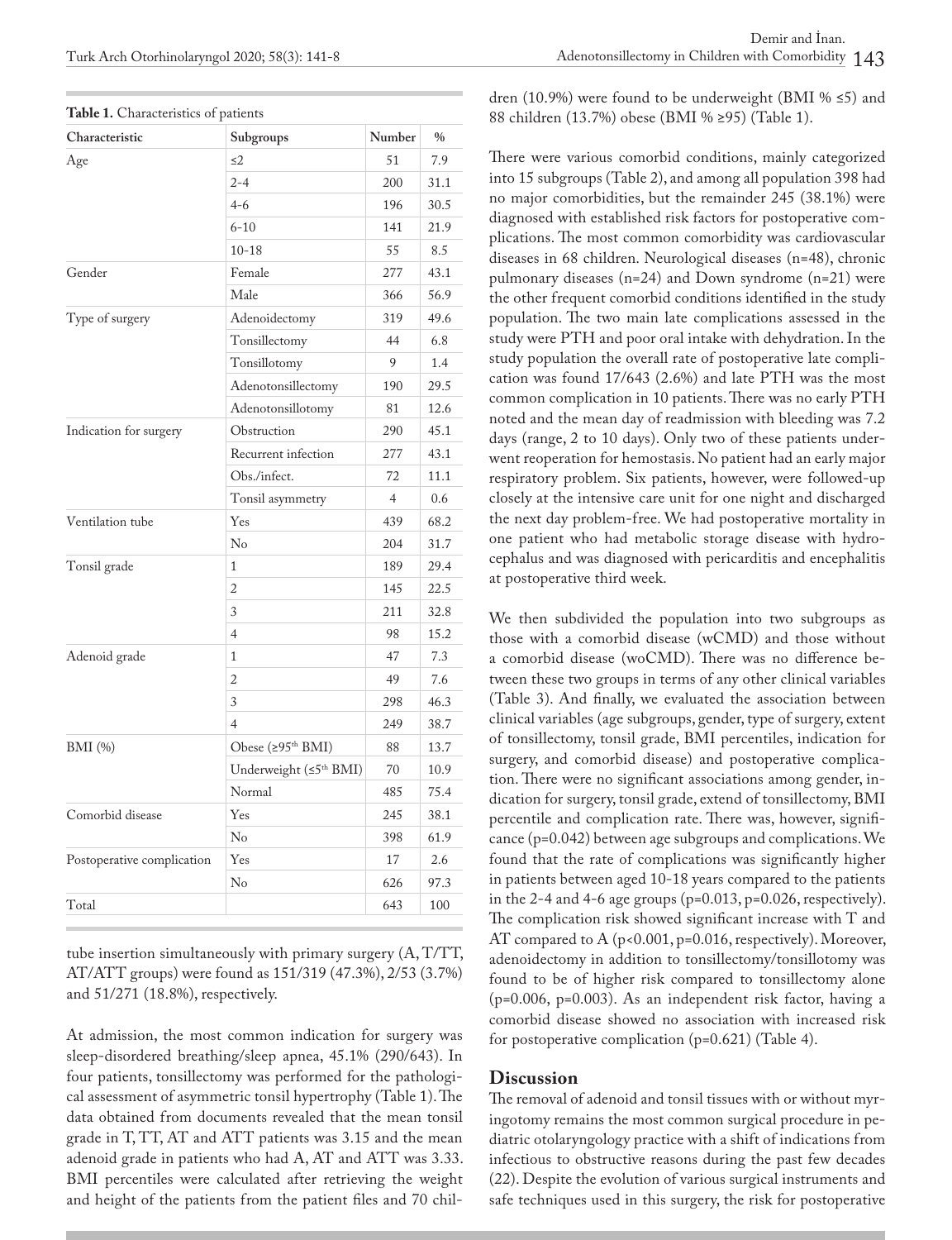| Comorbid disease        | $\mathbf{A}$   | $\mathbf T$    | <b>TT</b>                | AT             | <b>ATT</b>     | Total |
|-------------------------|----------------|----------------|--------------------------|----------------|----------------|-------|
| Metabolic and storage   | 2              |                |                          |                |                | 4     |
| Skeleton system         | 5              |                | $\overline{\phantom{0}}$ |                | 1              | 8     |
| Chronic pulmonary       | 14             | $\overline{2}$ |                          | 3              | 5              | 24    |
| Other syndromes         | $\overline{4}$ | -              |                          | 5              | 5              | 14    |
| Hematologic-immunologic | $\overline{7}$ |                |                          | 6              |                | 13    |
| Chronic renal           | 1              |                |                          | $\overline{2}$ | 1              | 5     |
| Cardiovascular          | 36             | $\overline{2}$ |                          | 22             | 7              | 68    |
| Neurological            | 20             | $\overline{2}$ | 4                        | 15             | 7              | 48    |
| Down syndrome           | 8              |                |                          | 10             | $\overline{2}$ | 21    |
| Malignancy              | $\overline{2}$ |                |                          | 3              |                | 6     |
| Psychiatric             |                |                | $\overline{\phantom{0}}$ |                | 3              | 6     |
| Rheumatological         | 3              | $\overline{2}$ |                          | 9              |                | 14    |
| Endocrine               | $\overline{4}$ |                |                          | 2              |                | 9     |
| Organ transplant        | 2              |                |                          | 2              |                | 4     |
| Allergy to anesthetics  |                |                |                          |                |                |       |
| Total                   | 109            | 13             | 6                        | 83             | 34             | 245   |

**Table 2.** Patients by type of comorbidity and type of surgery

A: adenoidectomy; T: tonsillectomy; TT: tonsillotomy; AT: adenotonsillectomy; ATT: adenoidectomy with tonsillotomy

complications still persists. These potentially include non-respiratory complications such as PTH, poor oral intake with dehydration or pain, and respiratory complications such as hypoxemia, hypercapnia, laryngospasm or pulmonary edema which may require respiratory support (5). It is not easy to predict the possibility of any complication after AT in otherwise healthy children without any comorbid disease. There are, however, some well-known high-risk patients for postoperative complications with certain comorbid conditions such as obesity (7, 16), severe OSAS (23), syndromic with craniofacial anomaly (12-15), cardiovascular disorders (6), neuropsychiatric problems (6, 8, 10), and coagulation disorders (6, 11). Any child with the above-mentioned comorbid conditions is considered in the high risk group in terms of perioperative complications and is usually referred to a tertiary otolaryngology clinic immediately by our colleagues. They assume that these patients are more prone to postoperative problems compared to normal children. In this study, we aimed to find out whether these concerns are realistic in everyday otolaryngology practice and whether these complications can be prevented with simple perioperative measures.

Age had impact on both respiratory and non-respiratory complications. Some studies reported adolescence to be a risk factor especially for PTH, while others reported that children under three years of age experienced early postoperative complications more significantly compared to older patients (8, 16, 18). Allareddy et al. (6) reported that patients younger than 3 years of age (particularly <1 year) were at a higher risk of respiratory complications and postoperative pneumonia. Similarly, in the study of Thongyam et al. (5) a significant association (p=0.003) was found between respiratory, but not non-respiratory, complications and being younger than three years of age. On the contrary, older age was reported as a risk factor for PTH in other studies. Burckardt et al. (7) reported that children in highest age quartile were at increased risk for PTH. In another study the authors found that children 11 years of age and older had double risk of bleeding with 1.1 times increase at risk for every increase in age by one year (8). Kshirsagar et al. (16), too, pointed out that PTH increased with age and was associated with an age from 9 to 18 years (p=0.01). Our study finding that postoperative complication rate significantly increased with age (10-18 years) is consistent with the reports of previous studies. Since adults have more PTH compared to children (24) and adolescence is a transition period from childhood to adulthood, we assume that increased PTH rate in older children is the result of this transition to that risk of an adult.

Obesity was assessed in the literature by using BMI as an important parameter to predict the children who are likely to experience perioperative complications. But there is no agreement that obesity is a significant risk factor. Some authors report to have found no association between obesity and complications (5, 8, 15, 18). Our findings were also similar, with no relation between obesity and postoperative complication (p=0.442). One study (6) reported that obesity did not have any impact on any complication, except postoperative pneumonia. Many other studies, however, report significant association between obesity and postoperative complications. In the study of Burckardt et al. (7), a BMI z-score of 2 or greater was found to be a significant risk factor for PTH (p=0.003). In the study of Kshirsagar et al. (16), multivariate analysis revealed that hemorrhage was about 2.3 times more likely to occur in obese children. In addition, Tweedie et al. (14) reported a significantly higher chance of pediatric intensive care unit admission in obese children.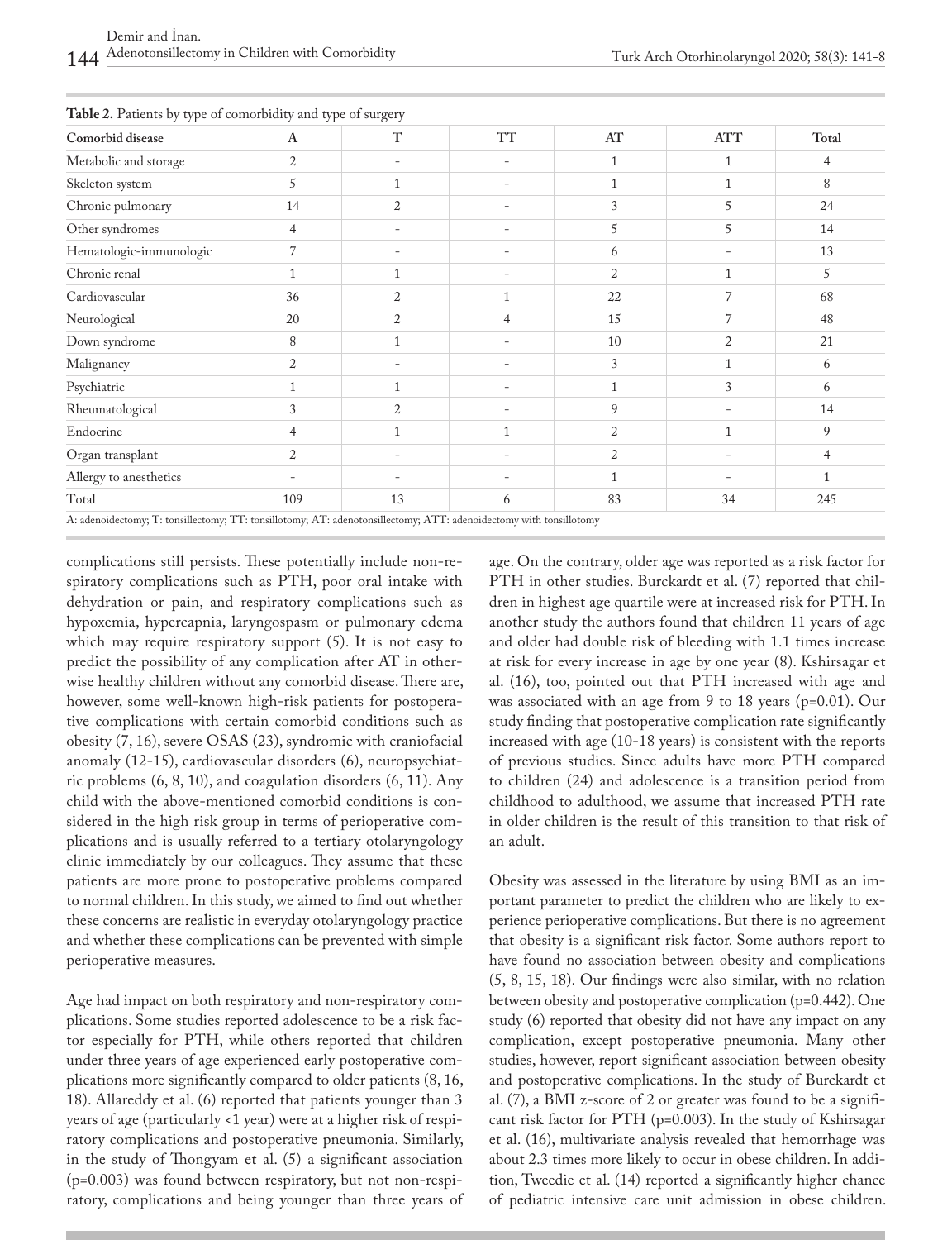|         | Table 3. Characteristics of patients with or without a comorbid |  |
|---------|-----------------------------------------------------------------|--|
| disease |                                                                 |  |

| Characteristic                     | $wCMD$ (n=245) | woCMD (n=398) | p     |  |
|------------------------------------|----------------|---------------|-------|--|
| Age subgroups                      |                |               |       |  |
| $\leq$ 2                           | 18 (7.3%)      | 33 (8.3%)     | 0.147 |  |
| $2 - 4$                            | 78 (31.8%)     | 122 (30.7%)   |       |  |
| $4 - 6$                            | 82 (33.%5)     | 114 (28.6%)   |       |  |
| $6 - 10$                           | 42 (17.1%)     | 99 (24.9%)    |       |  |
| $10 - 18$                          | 25 (10.2%)     | 30 (7.5%)     |       |  |
| Gender                             |                |               |       |  |
| Female                             | 110 (44.9%)    | 167 (42%)     | 0.465 |  |
| Male                               | 135 (55.1%)    | 231 (58%)     |       |  |
| Type of surgery                    |                |               |       |  |
| Adenoidectomy                      | 109 (44.5%)    | 210 (52.8%)   | 0.076 |  |
| T/TT                               | 19 (7.7%)      | 34 (8.5%)     |       |  |
| AT/ATT                             | 117 (47.8%)    | 154 (38.7%)   |       |  |
| Tonsil grade                       |                |               |       |  |
| $\mathbf{1}$                       | 59 (24.1%)     | 130 (32.7%)   | 0.081 |  |
| $\overline{2}$                     | 54 (22%)       | 91 (22.9%)    |       |  |
| 3                                  | 89 (36.3%)     | 122 (30.7%)   |       |  |
| $\overline{4}$                     | 43 (17.6%)     | 55 (13.8%)    |       |  |
| Adenoid grade                      |                |               |       |  |
| 1                                  | 19 (7.7%)      | 28 (7%)       | 0.877 |  |
| $\overline{c}$                     | 21 (8.6%)      | 28 (7%)       |       |  |
| 3                                  | 111 (45.3%)    | 187 (47%)     |       |  |
| $\overline{4}$                     | 94 (38.4%)     | 155 (38.9%)   |       |  |
| <b>BMI</b>                         |                |               |       |  |
| Obese $(295th BMI)$                | 35 (14.3%)     | 53 (13.3%)    | 0.614 |  |
| Underweight (≤5 <sup>th</sup> BMI) | 30 (12.2%)     | 40 (10.1%)    |       |  |
| Normal                             | 180 (73.5%)    | 305 (76.6%)   |       |  |
| Indication for surgery             |                |               |       |  |
| Obstruction                        | 114 (46.5%)    | 176 (44.2%)   | 0.921 |  |
| Recurrent infection                | 104 (42.4%)    | 173 (43.5%)   |       |  |
| Obs./infect.                       | 26 (10.6%)     | 46 (11.6%)    |       |  |
| Tonsil asymmetry                   | $1(0.4\%)$     | 3(0.7%)       |       |  |
| Total                              | 245            | 398           | 643   |  |

wCMD: with comorbid disease; woCMD: without comorbid disease; A: adenoidectomy; T: tonsillectomy; TT: tonsillotomy; AT: adenotonsillectomy; ATT: adenoidectomy with tonsillotomy

Otherwise low body weight is another significant risk factor for early postoperative complications, especially respiratory (20). There are few assumptions why obese children are more prone to PTH: 1- obesity itself is a proinflammatory condition which leads to coagulation problems, 2- these children may develop diabetes mellitus, hypertension or some metabolic disorders more frequently and therefore need to start on high volume oral intake much earlier than planned (7).

The two common indications for surgery in children, obstructive sleep-disordered breathing and recurrent throat infection, were reviewed to investigate whether or not they have any influence on PTH. Almost all authors reported that patients who underwent surgery with the indication of recurrent tonsillitis had increased risk for PTH compared to those with other indications. Spektor et al. (8) reported that these patients had 4.5 times greater risk of experiencing PTH than those with any other indications. In the study of Francis et al. (9) children who underwent T for obstructive sleep-disordered breathing had lower rates of PTH than those whose indication was recurrent infection independent from any surgical technique and extent of tonsillectomy. The cause and effect relationship between PTH and history of recurrent adenotonsillar infection was based on two suggestions: 1) existence of chronic inflammatory process which increases the vascularity around lymphoid tissues, and 2) difficulty in pericapsular dissection at clear planes due to fibrosis (9). In one study, there was lower risk of PTH in children undergoing surgery for tonsillar hypertrophy than those with OSA (7). However, the authors did not mention whether or not those with tonsillar hypertrophy also had concurrent sleep disordered breathing, an aspect that can be considered a flaw of the referred study. In our study, we did not identify any association between complication and indication of the surgery.

The impact of the extent of the tonsillectomy procedure—partial (tonsillotomy or intracapsular) vs total (tonsillectomy or subcapsular) —on PTH has been discussed in several studies. These studies reached near consensus that total tonsillectomy increased the risk of PTH compared to partial resection. Burckardt et al. (7) reported significant increase in PTH after subcapsular resection compared to intracapsular (p=0.026). Similarly, Vicini et al. (25) report that intracapsular resection showed a lower rate of bleeding compared to conventional extracapsular resection  $(p<0.01)$ . In a systematic review article by Zhang et al. (26), which assessed 32 related studies, tonsillotomy was found to reduce the odds of a secondary haemorrhage by 79%. Hultcrantz et al. (27) reported significant decrease in late PTH after tonsillotomy compared to tonsillectomy (p<0.0001). On the contrary, in the study of Francis et al. (9) the authors reported that PTH associated with both approaches were less than 4% for any surgical technique with no favor towards partial tonsillectomy. They also argued that the risk-benefit ratio regarding regrowth of residual tonsil tissue and reinfection should be considered before determining the surgical extent. Performing adenoidectomy with tonsillectomy also added further risk of PTH compared to tonsillectomy alone (6). We preferred tonsillotomy only if the patient had grade 3 to 4 obstructive tonsils without a history of recurrent tonsillitis. In presented study, we found no difference between T and TT. However, performing adenoidectomy additional to T or TT increased the complication risk significantly (p=0.006, p=0.003, respectively).

There are only few articles in the literature that addressed the higher risk in children with certain comorbid diseases undergoing AT, while other studies focused on only relatively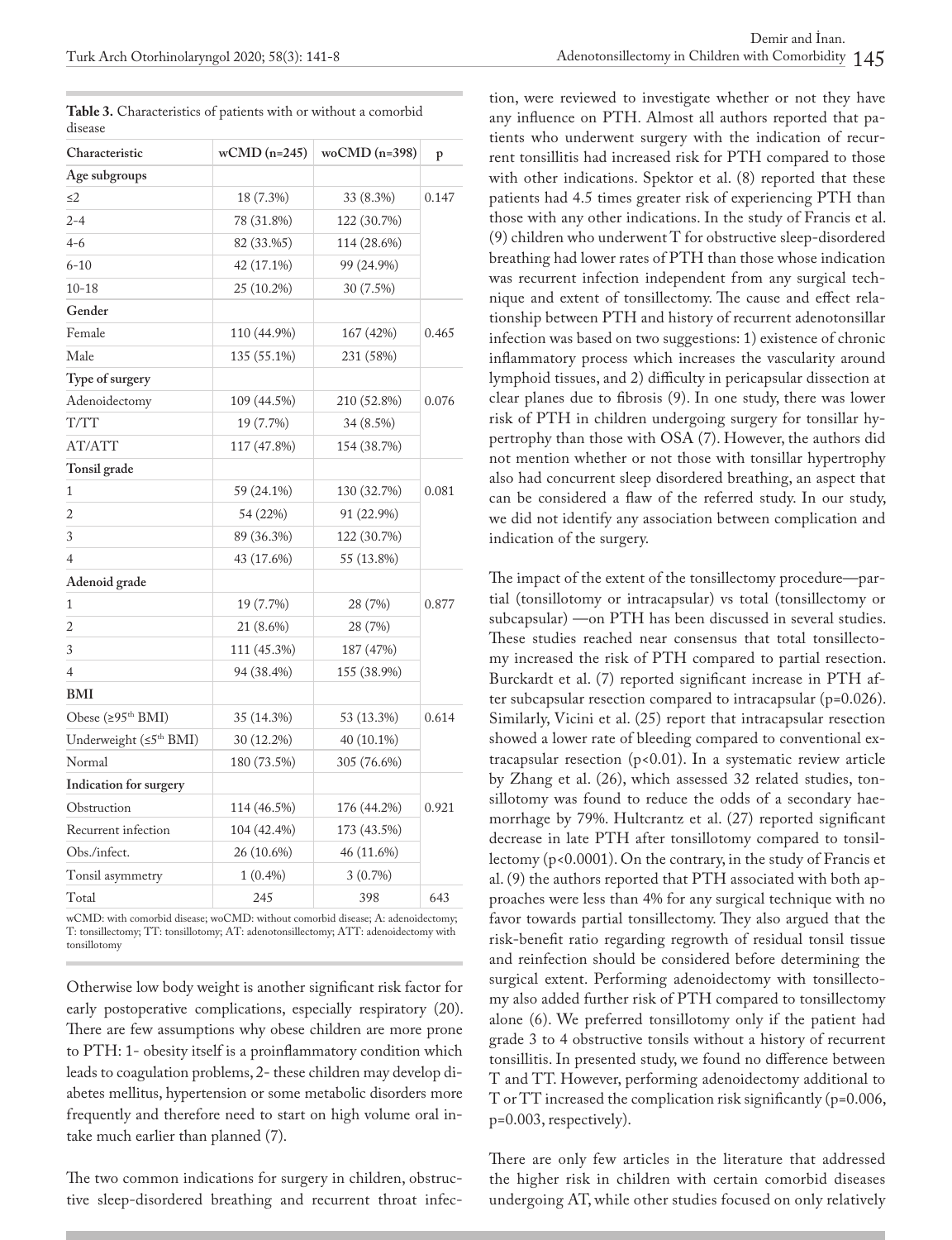| Clinical variable                         | Subgroups                           |             | With complication   Without complication | $\mathbf{p}$ |  |
|-------------------------------------------|-------------------------------------|-------------|------------------------------------------|--------------|--|
| Age                                       | $\leq 2$                            | $0(0\%)$    | 51 (8.1%)                                | 0.042        |  |
|                                           | $2 - 4$                             | $3(17.6\%)$ | 197 (31.5%)                              |              |  |
|                                           | $4 - 6$                             | 4(23.5%)    | 192 (30.7%)                              |              |  |
|                                           | $6 - 10$                            | $5(29.4\%)$ | 136 (21.7%)                              |              |  |
|                                           | $10 - 18$                           | $5(29.4\%)$ | 50 (8%)                                  |              |  |
| Gender                                    | Female                              | $9(52.9\%)$ | 268 (42.8%)                              | 0.559        |  |
|                                           | Male                                | 8 (47.1%)   | 358 (57.2%)                              |              |  |
| Type of surgery                           | Adenoidectomy                       | $2(11.8\%)$ | 317 (50.6%)                              | < 0.001      |  |
|                                           | Tonsillectomy                       | $7(41.1\%)$ | 37 (5.9%)                                |              |  |
|                                           | Tonsillotomy                        | $0(0\%)$    | $9(1.4\%)$                               |              |  |
|                                           | Adenotonsillectomy                  | 7(41.2%)    | 183 (29.2%)                              |              |  |
|                                           | Adenotonsillotomy                   | $1(5.9\%)$  | 80 (12.8%)                               |              |  |
| Indication for surgery                    | Obstruction                         | $5(29.4\%)$ | 285 (45.5%)                              | 0.386        |  |
|                                           | Recurrent infection                 | $9(52.9\%)$ | 268 (42.8%)                              |              |  |
|                                           | Obs./infect.                        | $3(17.6\%)$ | 69 (11%)                                 |              |  |
|                                           | Tonsil asymmetry                    | $0(0\%)$    | $4(0.6\%)$                               |              |  |
| Tonsil grade (among T, TT, AT, ATT n=324) | $\mathbf{1}$                        | 1(6.7%)     | 3(1%)                                    | 0.197        |  |
|                                           | $\mathbf{2}$                        | $1(6.7\%)$  | 36 (11.6%)                               |              |  |
|                                           | 3                                   | $7(46.6\%)$ | 181 (58.6%)                              |              |  |
|                                           | $\overline{4}$                      | $6(40.0\%)$ | 89 (28.8%)                               |              |  |
| Partial/total tonsillectomy (n=324)       | Tonsillotomy/adenotonsillotomy      | $1(6.7\%)$  | 89 (28.8%)                               | 0.077        |  |
|                                           | Tonsillectomy/adenotonsillectomy    | 14 (93.3%)  | 220 (71.2%)                              |              |  |
| BMI                                       | Obese (≥95 <sup>th</sup> BMI)       | 3(17.6%)    | 85 (13.6%)                               | 0.442        |  |
|                                           | Underweight (≤5 <sup>th %BMI)</sup> | $3(17.6\%)$ | 67 (10.7%)                               |              |  |
|                                           | Normal                              | 11 (64.7%)  | 474 (75.7%)                              |              |  |
| Comorbid disease                          | Yes                                 | $5(29.4\%)$ | 240 (38.3%)                              | 0.621        |  |
|                                           | No                                  | 12 (70.6%)  | 386 (61.7%)                              |              |  |

| <b>Table 4.</b> Associations between clinical variables and complications |
|---------------------------------------------------------------------------|
|---------------------------------------------------------------------------|

A: adenoidectomy; T: tonsillectomy; TT: tonsillotomy; AT: adenotonsillectomy; ATT: adenoidectomy with tonsillotomy; BMI: body mass index

healthy children (6, 14, 17). These children with comorbid diseases were mostly admitted to tertiary medical centers to undergo AT since they might need higher intensity of care, longer length of stay and intensive care unit admission. Thus, it is of paramount importance to identify such high-risk children prior to surgery and to devise an appropriate management strategy. Presence of any comorbidity such as anemia, chronic pulmonary disease, coagulopathy, hypertension, neurological disorder and fluid/electrolyte disorder were all found to be independent predictors of higher complication risk (6). In a cohort study from the UK the authors mentioned that children with Down Syndrome, cardiac disease, obesity, cerebral palsy, craniofacial anomalies, mucopolysaccharidoses and hemoglobinopathy were significantly more likely to be admitted to the intensive care unit (14). Moreover, almost half of these admissions were unexpected due to postoperative complications. The presence of a neurological disease in a child undergoing AT was also found to increase the need for intensive care support (15). Gehrke et al. (20) reported that children with pre-existing craniofacial or syndromal disorders had more complications during or after surgery (p<0.001). In another study, asthma, epilepsy and congenital cardiac problems as comorbid diseases were found to be risk factors for respiratory complications (17). Krishna and Lee (28) reported differences between the PTH rates of patients with abnormal coagulation profiles (8.7%) and normal coagulation profiles (3.3%), albeit not of significance. Attention deficit hyperactivity disorder was also reported to increase the PTH risk by 8.7 times (p=0.029) (8). Children with Down Syndrome had a significant increase in postoperative hemorrhage compared to those without Down Syndrome (p=0.024) (12). All these studies pointed out that there are various comorbid diseases that affect the postoperative period after AT. It is, however, beyond the scope of this report to investigate the underlying mechanisms of each disease that affect postoperative healing. In our study, we did not find any difference with regard to the complications between children with or without a comorbid disease. We suggest that future studies with larger populations may help to identify any comorbid disease specific for increased risk.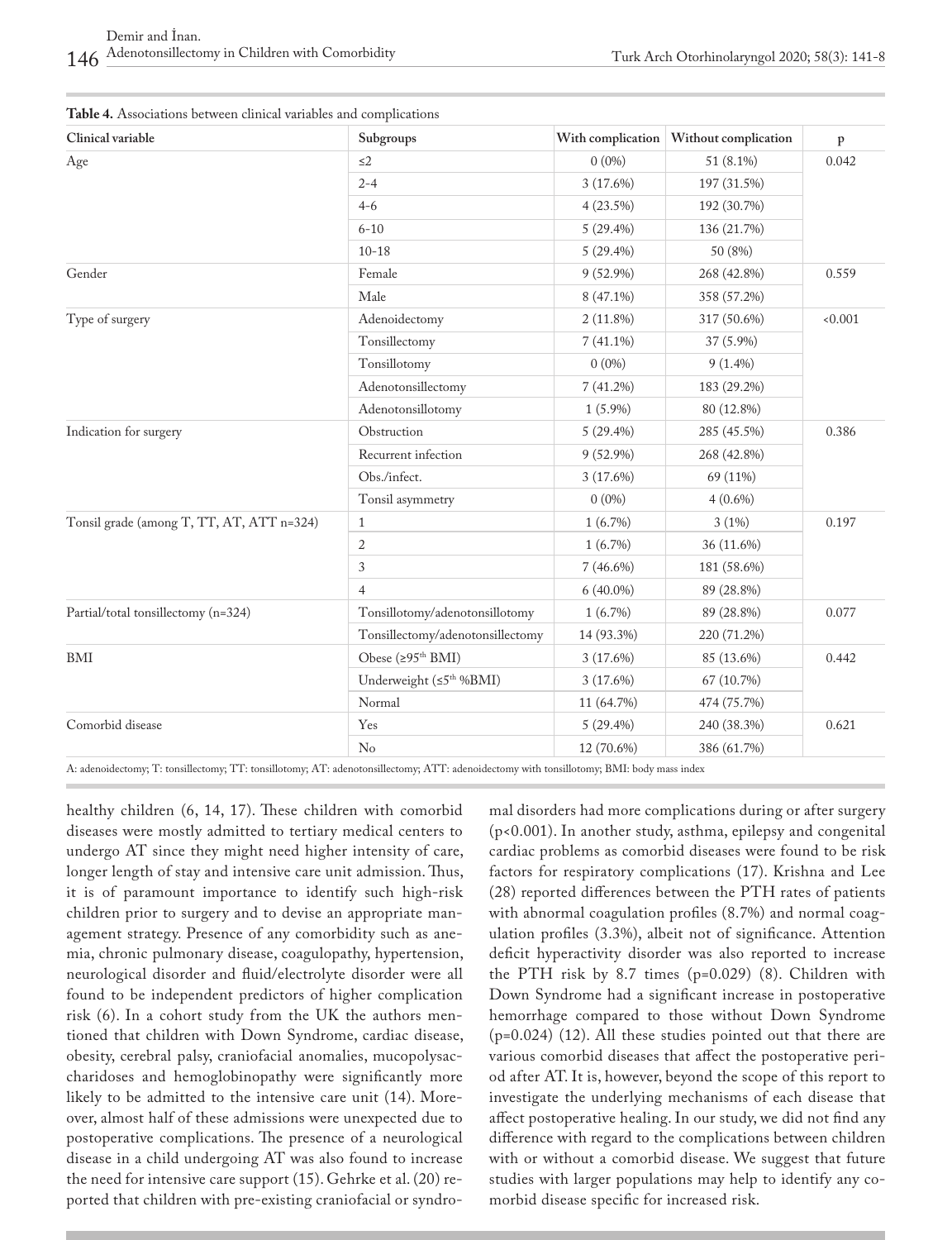## **Conclusion**

This cohort study revealed that the presence of a comorbid disease is not associated with increased risk of complication in children after adenotonsillar surgery. Some factors, however, either related to the patient, like older age, or to the type of surgery had certain impacts on the postoperative healing period. We may conclude that patients with a comorbid disease do not have increased likelihood of perioperative complications if preoperative counseling and postoperative care are given appropriately. The adenotonsillar surgery in children with a comorbid disease can be safely and successfully performed by colleagues at secondary level otolaryngology clinics.

**Ethics Committee Approval:** Ethics committee approval was received for this study from the Institutional Review Board of Uludağ University School of Medicine (Approval Date: April 15, 2020; Approval Number: 2020-6/28).

**Informed Consent:** Informed consent was obtained from the parents of the patients who participated in this study.

**Peer-review:** Externally peer-reviewed.

**Author Contributions:** Concept - U.L.D., H.C.İ.; Design - U.L.D., H.C.İ.; Supervision - U.L.D., H.C.İ.; Resources: H.C.İ.; Materials - H.C.İ.; Data Collection and/or Processing - H.C.İ.; Analysis and/or Interpretation - U.L.D., H.C.İ.; Literature Search - U.L.D., H.C.İ.; Writing - U.L.D., H.C.İ.; Critical Reviews - U.L.D., H.C.İ.

**Conflict of Interest:** The authors have no conflicts of interest to declare.

**Financial Disclosure:** The authors declared that this study has received no financial support.

# **References**

- 1. Cullen KA, Hall MJ, Golosinskiy A. Ambulatory surgery in the United States, 2006. Natl Health Stat Rep: 2009. Report No: 11.
- 2. Darrow DH, Siemens C. Indications for tonsillectomy and adenoidectomy. Laryngoscope 2002; 112: 6-10. [[Crossref\]](https://doi.org/10.1097/00005537-200208001-00004)
- 3. Schupper AJ, Nation J, Pransky S. Adenoidectomy in children: what is the evidence and what is its role? Curr Otorhinolaryngol Rep 2018; 6: 64-73. [[Crossref\]](https://doi.org/10.1007/s40136-018-0190-8)
- 4. Mitchell RB, Archer SM, Ishman SL, Rosenfeld RM, Coles S, Finestone SA, et al. Clinical practice guideline: tonsillectomy in children (update)- executive summary. Otolaryngol Head Neck Surg 2019; 160: 187-205. [[Crossref\]](https://doi.org/10.1177/0194599818807917)
- 5. Thongyam A, Marcus CL, Lockman JL, Cornaglia MA, Caroff A, Gallagher PR, et al. Predictors of perioperative complications in higher risk children after adenotonsillectomy for obstructive sleep apnea: a prospective study. Otolaryngol Head Neck Surg 2014; 151: 1046-54. [\[Crossref](https://doi.org/10.1177/0194599814552059)]
- 6. Allareddy V, Martinez-Schlurmann N, Rampa S, Nalliah RP, Lidsky KB, Allareddy V, et al. Predictors of complications of tonsillectomy with or without adenoidectomy in hospitalized children and adolescents in the United States, 2001-2010: a population-based study. Clin Pediatr (Phila) 2016; 55: 593- 602. [[Crossref\]](https://doi.org/10.1177/0009922815616885)
- 7. Burckardt E, Rebholz W, Allen S, Cash E, Goldman J. Predictors for hemorrhage following pediatric adenotonsillectomy. Int J Pediatr Otorhinolaryngol 2019; 117: 143-7. [\[Crossref](https://doi.org/10.1016/j.ijporl.2018.11.029)]
- 8. Spektor Z, Saint-Victor S, Kay DJ, Mandell DL. Risk factors for pediatric post-tonsillectomy hemorrhage. Int J Pediatr Otorhinolaryngol 2016; 84:151-5. [[Crossref\]](https://doi.org/10.1016/j.ijporl.2016.03.005)
- 9. Francis DO, Fonnesbeck C, Sathe N, McPheeters M, Krishnaswami S, Chinnadurai S. Postoperative bleeding and associated utilization following tonsillectomy in children: a systematic review and meta-analysis. Otolaryngol Head Neck Surg 2017; 156: 442-55. [[Crossref\]](https://doi.org/10.1177/0194599816683915)
- 10. Kou YF, Wang C, Shah GB, Mitchell RB, Johnson RF. Tonsillectomy outcomes among children with mental health disorders in the United States. Otolaryngol Head Neck Surg 2020; 162: 754-60. [\[Crossref](https://doi.org/10.1177/0194599820910115)]
- 11. Bitar M, Dunya G, Khalifee E, Muwakkit S, Barazi R. Risk of post-operative hemorrhage after adenoidectomy and tonsillectomy: value of the preoperative determination of partial thromboplastin time and prothrombin time. Int J Pediatr Otorhinolaryngol 2019; 116: 62-4. [\[Crossref](https://doi.org/10.1016/j.ijporl.2018.10.024)]
- 12. Baker AB, Farhood Z, Brandstetter KA, Teufel RJ 2nd, LaRosa A, White DR. Tonsillectomy in children with Down Syndrome: a national cohort of inpatients. Otolaryngol Head Neck Surg 2017; 157: 499-503. [\[Crossref](https://doi.org/10.1177/0194599817711377)]
- 13. Aydın E, Türkoğlu Babakurban S. The importance and place of adenotonsillectomy in syndromic children. Turk Arch Otorhinolaryngol 2015; 53: 163-7. [\[Crossref](https://doi.org/10.5152/tao.2015.1348)]
- 14. Tweedie DJ, Bajaj Y, Ifeacho SN, Jonas NE, Jephson CG, Cochrane LA, et al. Peri-operative complications after adenotonsillectomy in a UK pediatric tertiary referral centre. Int J Pediatr Otorhinolaryngol 2012; 76: 809-15. [[Crossref\]](https://doi.org/10.1016/j.ijporl.2012.02.048)
- 15. Lavin JM, Smith C, Harris ZL, Thompson DM. Critical care resources utilized in high-risk adenotonsillectomy patients. Laryngoscope 2019; 129: 1229-34. [\[Crossref](https://doi.org/10.1002/lary.27623)]
- 16. Kshirsagar R, Mahboubi H, Moriyama D, Ajose-Popoola O, Pham NS, Ahuja GS. Increased immediate postoperative hemorrhage in older and obese children after outpatient tonsillectomy. Int J Pediatr Otorhinolaryngol 2016; 84: 119-23. [\[Crossref](https://doi.org/10.1016/j.ijporl.2016.02.019)]
- 17. Kou YF, Sakai M, Shah GB, Mitchell RB, Johnson RF. Postoperative respiratory complications and racial disparities following inpatient pediatric tonsillectomy: a cross-sectional study. Laryngoscope 2019; 129: 995-1000. [\[Crossref](https://doi.org/10.1002/lary.27405)]
- 18. Lawlor CM, Riley CA, Carter JM, Rodriguez KH. Association between age and weight as risk factors for complication after tonsillectomy in healthy children. JAMA Otolaryngol Head Neck Surg 2018; 144: 399-405. [[Crossref\]](https://doi.org/10.1001/jamaoto.2017.3431)
- 19. Venkatesan NN, Rodman RE, Mukerji SS. Post-tonsillectomy hemorrhage in children with hematological abnormalities. Int J Pediatr Otorhinolaryngol 2013; 77: 959-63. [[Crossref\]](https://doi.org/10.1016/j.ijporl.2013.03.017)
- 20. Gehrke T, Scherzad A, Hagen R, Hackenberg S. Risk factors for children requiring adenotonsillectomy and their impact on postoperative complications: a retrospective analysis of 2000 patients. Anaesthesia 2019; 74: 1572-9. [[Crossref\]](https://doi.org/10.1111/anae.14844)
- 21. Baugh RF, Archer SM, Mitchell RB, Rosenfeld RM, Amin R, Burns JJ, et al. Clinical practice guideline: tonsillectomy in chil-dren. Otolaryngol Head Neck Surg 2011; 144: S1-30. [[Crossref\]](https://doi.org/10.1177/0194599810389949)
- 22. Erickson BK, Larson DR, St Sauver JL, Meverden RA, Orvidas LJ. Changes in incidence and indications of tonsillectomy and adenotonsillectomy, 1970-2005. Otolaryngol Head Neck Surg 2009; 140: 894-901. [\[Crossref](https://doi.org/10.1016/j.otohns.2009.01.044)]